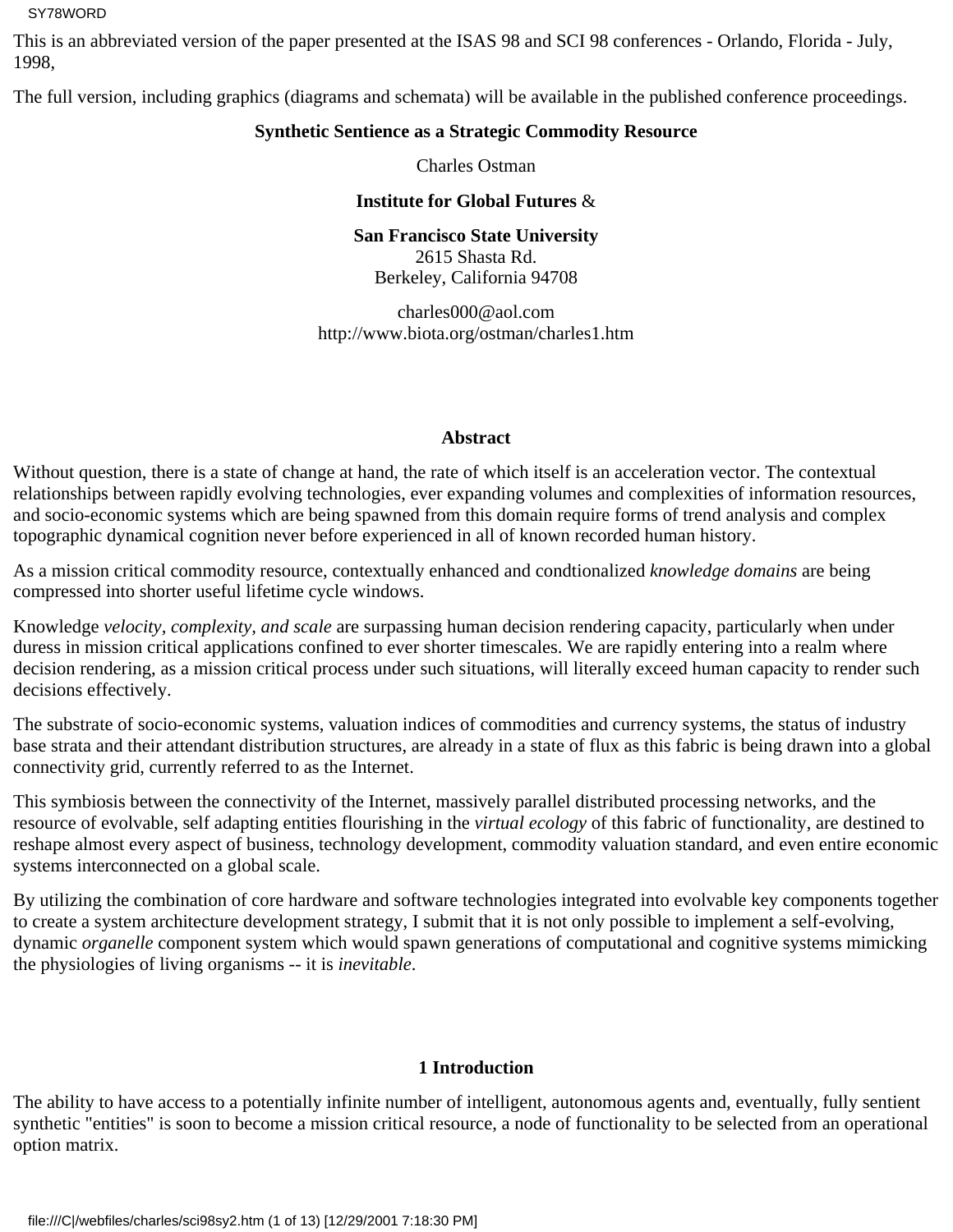Embedded into this operational option matrix will be manifest the ultimate commodity to which key decision makers, both in the public and private sectors, will become ever more symbolically codependent upon: *synthetic sentience*. Some hold the view that synthetic sentience, or something akin to it, as a deployable commodity resource, is many years away. I hold a different point of view.

I submit that even currently observable nuances and implications of this synergistic codependency process already indicate extraordinary pressures exerted from the process dynamics of current and near future socio-economic systems driving human interaction with these systems toward a new form of operational symbiosis for which there is no previous comparison: a human population segment induced into adapting, and evolving, to an *irreversible* symbiotic relationship utilizing the potential of those process functionalities inherent with *synthetic sentience on demand, as a strategic resource.*

I further submit that the design strategy for accommodating such a resource requirement will be manifest in the form of *computational and cognitive process modalities which mimic the behavioral, sociological, and evolutionary aspects of living organisms*. Furthermore, the "components" of such systems are themselves functional models of organic physiologies, designed as object oriented organelle components which form into the defacto equivalent of a biological xenomorph.

This paper will focus on three specific, interrelated themes:

- 1) economic ecologies
- 2) object oriented organelle systems and hierarchies as
- physiological "components"
- 3) the process dynamics of synthetic sentience as an
- "operational xenomorph"

2 From Autonomous Agents to Synthetic Sentient Entities

## **2.1 Conditionalized Knowledge Topologies**

Though there are currently myriad variations of autonomous agent types and implementations, the focus here in this paper is specifically on *agent entities* which are of an advanced nature, in that they are designed to truly mimic the physiological, and by implication, the psychological nature of living organisms.

As a design strategy, the implementation of physiological processes, subcomponents, and organelles provides a mechanism for creating entities which do not merely execute instruction sets based on the logical lexicon of a behavioral modality, but rather evolve their own strategies for survival, and "existence enhancement" which transcend rote operation of preordained instruction set driven event streams.

This sets the framework for establishing the precursor of synthetic sentience as an engineerable process. In this context, a sentient entity is one which is self aware, and willing to evaluate conditionalized knowledge topologies established from previously encountered "experiential knowledge events", in order to strategize a best case response to newly encountered experiential event stream. Contextual cognition cues are perceived and extracted from a contiguously processed dynamic environment in which the synthetic sentient entity (or colony of entities) resides, and decision boundaries are approached and negotiated internally with both short term and long term weighted analysis of consequence and reward quotient value assessment.



Figure 1:

## **2.2 Mission Critical Knowledge Engineering Saturation Quotient**

The evolution of synthetic sentience, as a strategic resource, emanates directly from realm of current day applied autonomous **Knowledge**<sup>agent</sup> technologies. This is most pronounced in the arena of Velocity<sup>-</sup>mission critical knowledge engineering, derived from contextual cognition of complex, multithreaded information and data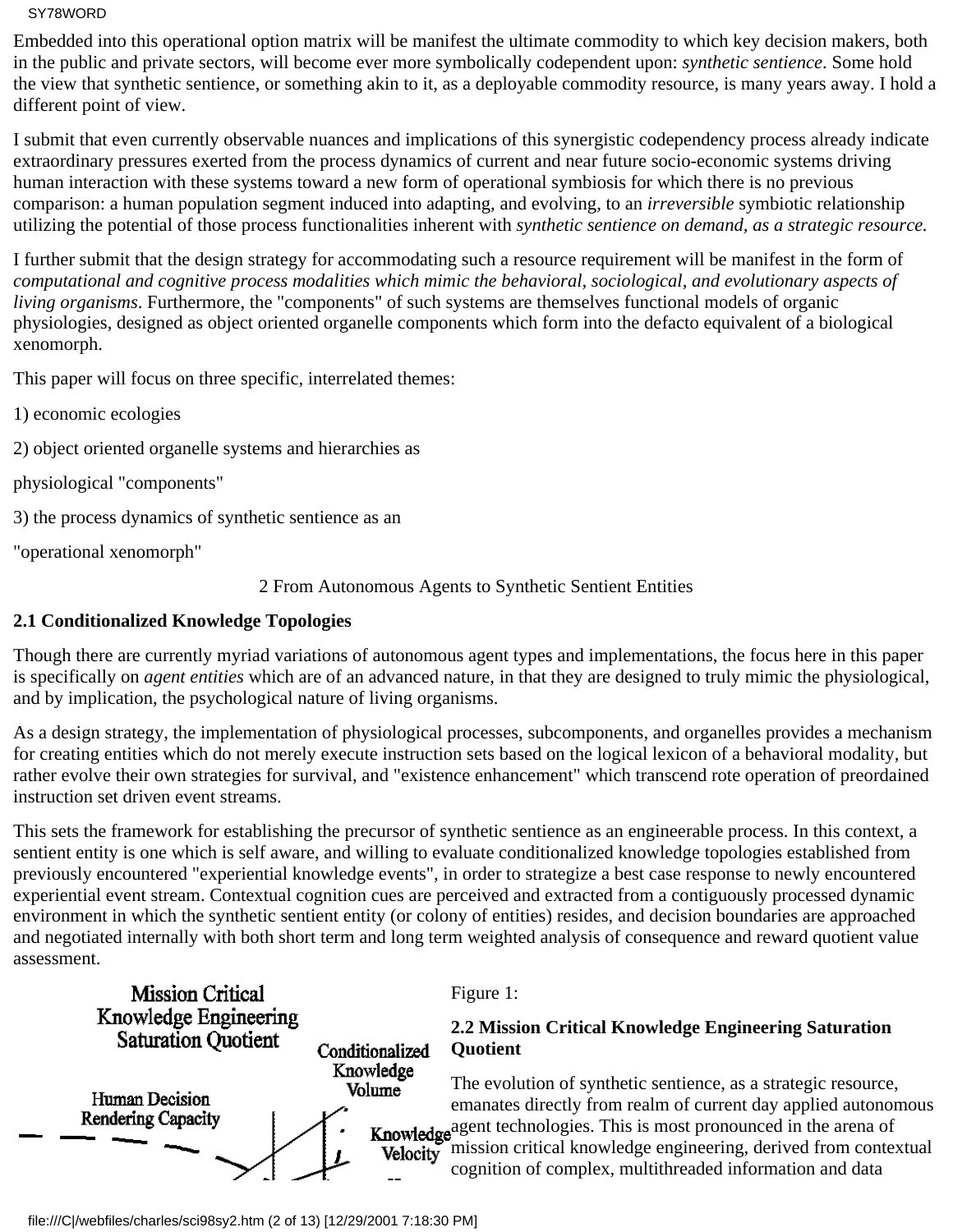

**Synthetic Sentience** as a Strategic Resource

Human streams emanating from a dynamic environment. Numerous **Decision** examples of multi-agent based information retrieval systems, Rendering Such as NASA's SAIRE (Scaleable Agent-Based Information Saturation<br>Retrieval Engine) provide ample evidence of the functionality of Threshold **NEUTEVAL LIEUC** provides and provide the contextualized knowledge engineering derived from access to

heterogeneous information sources distributed over the Internet (Kocur and Weinstien, 1997).

The common strategy in such implementations is to establish an interface layer between a *mediator*, or *facilitator* at the human interface "front end" of the system architecture, and the various

**information processing agent components at the "back end". In the context of this particular multi-agent information**<br>Information processing agent components at the "back end". In the context of this particular multi-agen processing system, three types of agents, referred to as Coordinator, User Interface, and Domain Specialist, collaborate as an interactive community to contextualize and perform pre- and post- processing of information threads deemed relevant, or *potentially* relevant, to the human user.

This scenario of information volumes and complexities exceeding human capacity to effectively collect and correlate relevant information threads is already manifest in many arenas of commerce, industry, and strategic (military) application domains. As previously stated, the advent of knowledge engineering, the functional outcome of contextuallized information processing, is also exceeding human capacity for effective decision rendering under duress, in mission critical applications compressed into ever shrinking temporal domains.

The phenomena of knowledge complexity, scale, and velocity exceeding human capacity for effective decision rendering is referred to here as the *mission critical knowledge engineering saturation quotient*. (see figure 1). *Condtionalized knowledge volume*, as a vector, represents the total volume of knowledge content derived from contextuallized information threads. The rate at which information processing is performed to accommodate the knowledge engineering task (or task set) at hand, as a component in a goal structure destined to resolve a decision commitment, is referred to here as *knowledge velocity.*

At the nodal cusp where these two vectors intersect, an envelope forms as an approximation above and below this node to represent a state space domain where the *human decision rendering saturation threshold* resides. Crossing into this threshold domain are the acceleration vectors representing *human decision rendering capacity* plummeting into absolute failure mode, plotted against an acceleration vector of *functional complexity factor* representing the total volume and density of cross correlatable information thread linkages which would be required for decision rendering based on a relatively high degree of qualitative analysis associated with the decision rendering process.

The nodal cusp of these two vectors intersecting can be viewed as representing a region in which the threshold of unassisted (synthetically enhanced) qualitative decision rendering essentially ceases. Therefore, in the indicated state space box represented by intersection of these two sets of vectors, this is where the *synthetic sentience as a strategic resource deployment boundary* resides.

In other words, synthetic sentience, as in the ability to utilize an "entity" which is motivated to derive complex decisions based on conditionalized knowledge engineering, becomes a strategic resource, indeed, an indispensable strategic resource. *Conditionalized knowledge engineering* can be defined in this context as the result of contextual cognition of information threads and/or dynamic event streams perceived in an operational environment continuum.

# **2.3 Multi-Agent Behavioral Strategies**

An examination into the operational condition sets which would be encountered by sentient, or even "quasi-sentient" autonomous agent entities, while thriving in the defacto equivalent of a synthetic ecosystem, implies a series of interactive behaviors and cue responses which would normally be associated with living organisms. In a multi-agent environment, rules of engagement, protocols for communication, risk vs. reward assessment, and socio-demographic identity factors are all components embedded in the behavior matrices inherent with particular species of agent(s) involved in such interactions.

Behavioral attributes representing the "personality profile" of specific agent species types, or individuals within a species type category, can be viewed as layers of process complexity which surround the "core entity" agents. Belief barrier porosity factors, decision threshold and commitment to response dynamics, and motivational thread linkages to perceived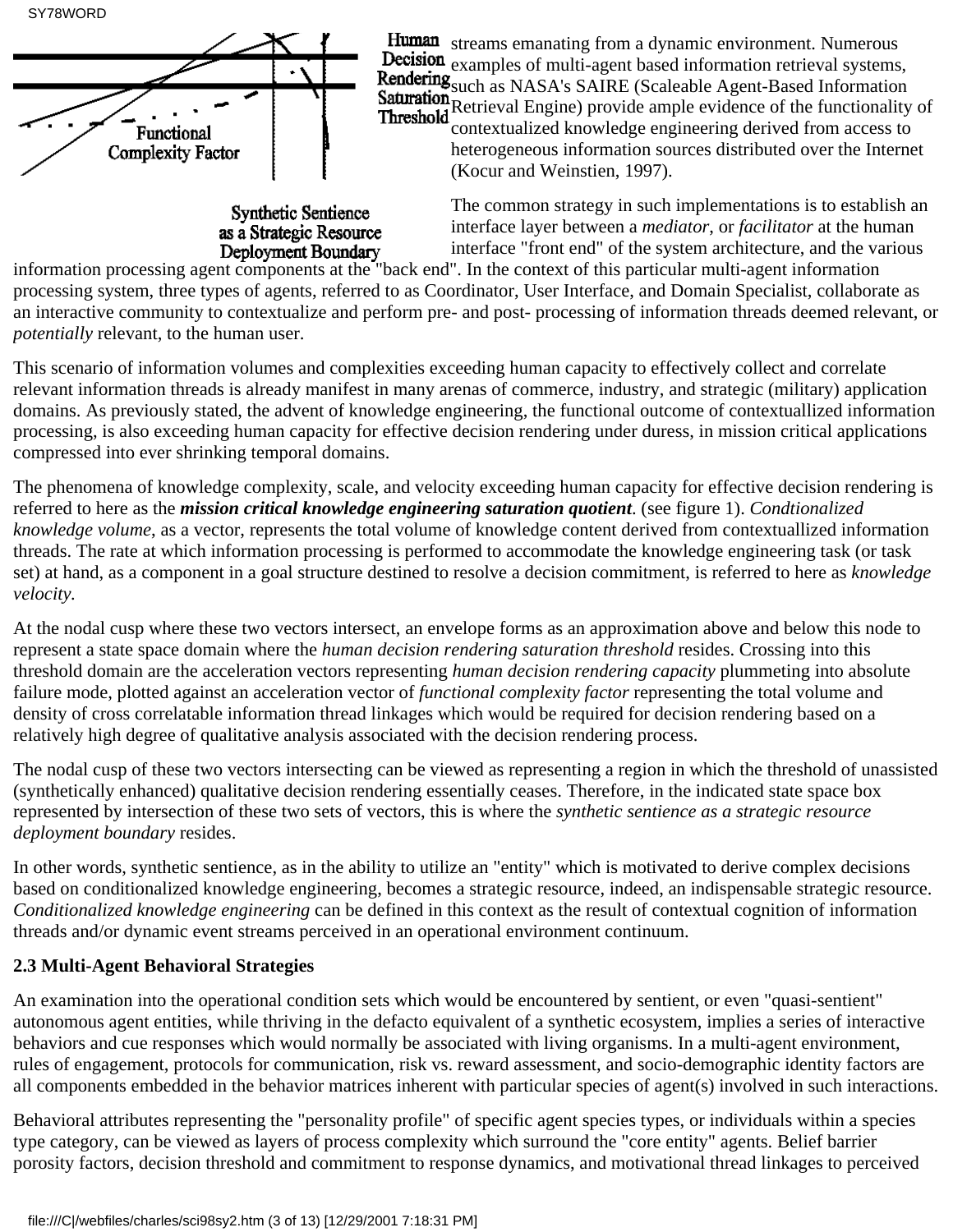social interactions are among the types of accumulated experiential vectors which shape the evolvable "personalities" of a given agent type.

At the core of establishing such behavioral modalities in an autonomous agent would have to be a notion of self awareness, or as some researchers in the arena of mullet-agent systems term as "Self Interested", or SI agents (Sandholm and Lesser, 1995). Indeed, compelling examples of this type of interagent dynamics, engaged in trade negotiations, bidding, and qualitative analysis dependent decision rendering were demonstrated with continued development with the TRACONET (Sandholm, 1993) system. Here, negotiation strategies in interagent trading events were investigated with comparisons in bounded rationality (approximate reasoning) influenced by resource bounded computation.

In this arena of research, commitment boundaries are measured in stages of risk and consequence, and a best resolution agenda for all parties. The TRACONET system was designed to facilitate bidding as a consequence of agents commitment to a decision threshold, based on the perceived evaluation of trading criteria for what represented an advantageous position of negotiation. The "reward" for breaching a decision boundary of this type was the anticipation of a successfully agreed upon contract, from which further valuation could be potentially realized.

In the work of Sandholm and Lesser, they pursued an agenda towards a more sophisticated differentiation of various levels of commitment, based on a monetary penalty assessment driven decision rendering process. A multitiered relative cost factoring based partitioning of commitment levels, or layering of commitment thresholds, was seen as an effective strategy for enabling, as a design goal in the behavioral attributes of such trading agents, the ability to commit, but then also decommit, with a relatively low cost factor, to certain judgmental criteria of process evaluation.

This type of complex risk assessment, mulitlayered commitment implementation, and inherent risk aversion strategy deployment are just the sort of precursory "behavior nodes" which would be appropriate for measuring the relative autonomy, and self interest motivational aspects of behavior, which approach the boundary lines of apparent sentience.

## **2.4 Agency, Autonomy, and Sentience**

Whether or not the precise definition of an SI agent can be seen specifically as even a "quasi-sentient" entity might certainly be grounds for debate, but the very fact that such developments are very much in the advanced stages of experimentation, and even deployment, suggests a strong indicator trend towards this vector.

What is becoming apparent is a tendency towards a merging between what has traditionally referred to as *artificial life,* and *artificial intelligence,* as a developmental continuum. A formal framework for defining the definitional boundaries between agency and autonomy (Luck and d'Inverno, 1995), suggests a concentric "entity hierarchy", in ascending order with the following components:

- Environment
- Objects
- Agents
- Autonomous Agents

In this paradigm, the environment is the realm in which the hierarchy of entities reside. As per the definition offered by Luck and d'Inverno, an object is an entity which comprises a set of actions and a set of attributes, an attribute itself being a set of perceivable features. An agent is an entity which seeks to utilize objects to the tangible realization of a goal, or set of goals, within the operational confines of the environment.

The goal is formally defined as being "a state of affairs to be achieved in the environment". A motivation vector associated with the pursuance of goal completion establishes a reason for pursuing the perceived goal, which could in fact be not necessarily confined merely to the goal at hand.

As stated earlier, established motivational threads of behavioral continuity are where the boundaries of autonomy begin to appear. If motivation can be driven by an enhanced sense of perceived reward or consequence, then an enhanced degree of autonomous behavior is directly correlated with the agent entity's ability to independently perceive, evaluate, and strategize relatively sophisticated goal driven resolutions to encountered situations.

As a priority goal, superseding other nodes embedded in "goal layers" arranged in ascending orders of priority, self preservation, and situational enhancement are at the highest points within this goal structure. Successful task completion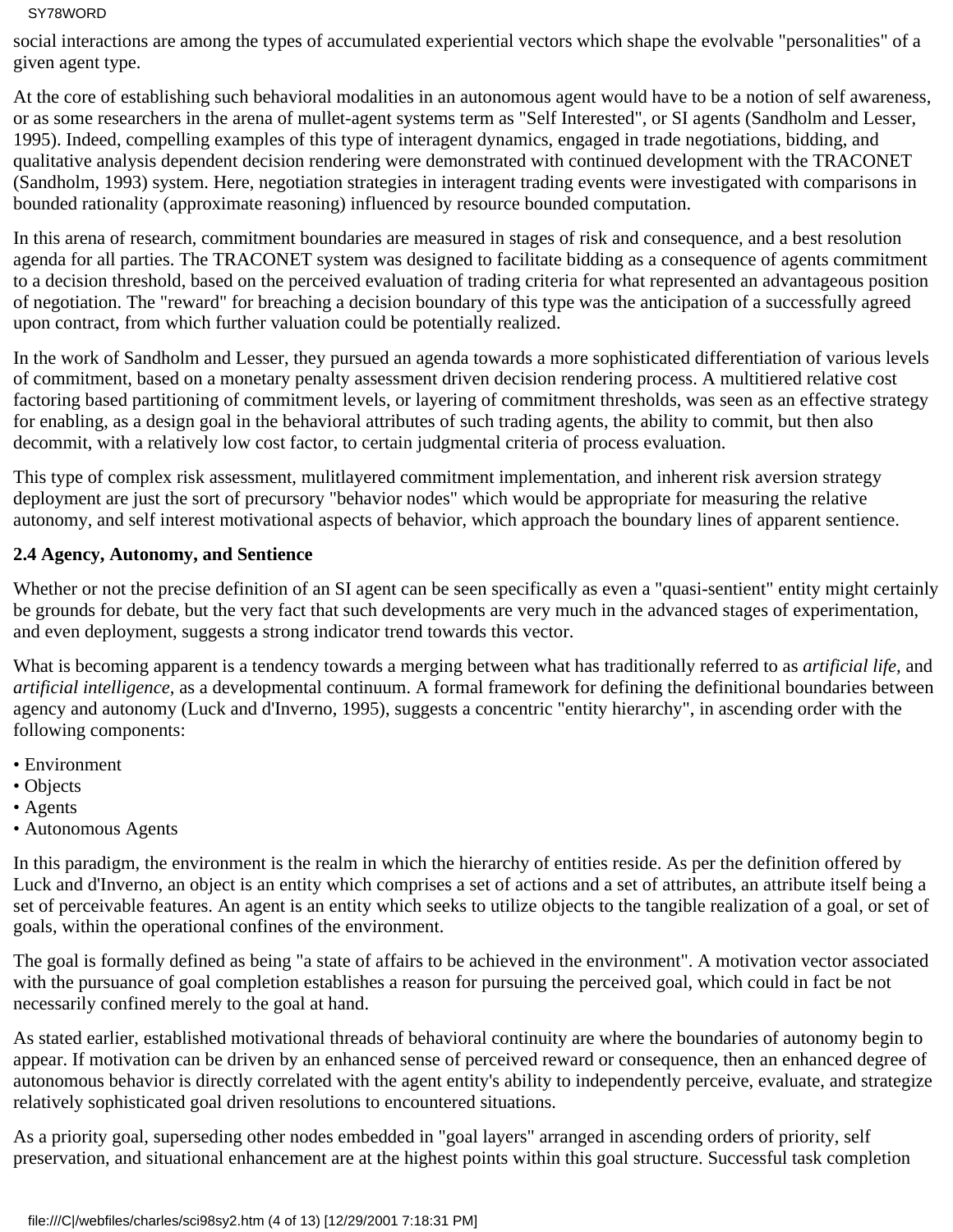and/or problem resolution are the types of goals most normally considered at the apex of such a task set, of which the goals are most often composed.

In the determination of where sentience threshold might begin could be measured by the degree of extremeness to which an agent entity might be willing to respond and act upon, up to including acts of predation, averace and revenge, or acts of apparent generosity, or kindness for the benign good of an agent community, etc.

An additional layer of functional complexity, driven by the depth of engagement with other dynamic entities within the localized environment space, and situational domain, could be seen as an avaluatory measurement of relative sentience.

In this context, an autonomous agent entity, which not only responds to complex situational stimuli in order to pursue a goal or goal set, but also evolves procedures with a long term "existence strategy" which transcends the localized universe of the goal resolution domain at hand, might be nested into a hierarchy of agent / autonomy / sentience corelationship as indicated by:

- Environment
- Objects
- Agents
- Autonomous Agents
- Sentient Agents

## **3 Anatomy of A Sentient Agent Entity**

## **3.1 Operational Environment Dynamics and Multi-Agent Ecologies**

The primary motivational influence for a synthetic sentient entity is the sense of self. Recognition of existence, for its own sake, is of little or no value, unless some form of qualitative analysis, as in goal structures and operational characteristics in which some form of feedback is presented to the entity that provides mechanisms of reward and consequence for the actions engaged in.

In some cases, the success gradient of measurement is based upon the sociology established within a multi-agent environment. In the case of multi-agent conflict resolution, the success (or lack thereof) can be measured by the degree to which some form of collaborative communication can be established between agents (Chu-Carroll and Carberry, 1995) to resolve a perceived conflict as a pathway for accomplishing a goal set requiring such a collaboration. In this context, the *currency of exchange is the barter of perception events and logical response threads*, to derive mutually agreed object engagement strategems reasoned out within the agent community to achieve the collective reward inherent in successful goal completion.

In the example of Amalthea (Moukas and Zacharia, 1997), an evolving ecology of "colonies" of agents, thriving as a something of a "hive" society, provide contextuallized information filtering which has been highly conditionalized to suit the desires of the human(s) for whom they serve. As Moukas and Zacharia describe their development efforts in this realm, "Amalthea is a multiagent ecosystem that assists users in coping with information overload in the World Wide Web."

Relevancy threads which can be traced to information acquisition event streams are part of the "harvest" provided by the agents which are rewarded by the positive feedback loops established during their collective foraging. The agent populations are subdivided into two basic species types: filtering agents, which modify the system's operational processes to best match the perceived "interest topology" of the human user base, and discovery agents, which forage about, discovering new territories and "grazing grounds" by which to feed upon, and collect, newly discovered crops of harvestable information content.

The agents themselves, as well as the ecosystem they thrive in, are evolvable entities, who are constantly in a state of adjustment and contiguous adaptation to match to a fitness curve determined by the "desire profile" of the human counterparts in this operational symbiosis. Though the hive population of agents is divided into these two major species types, the filter agents themselves have a defacto personality equivalent per each individual which defines a narrow scope of information type and depth to which it will respond accordingly.

In this realm, the "collective intelligence" of the agent colonies is the source of what might appear to be a quasi-sentient type of behavior norm. The individual agents themselves, at least initially are of a very minimal relative intellectual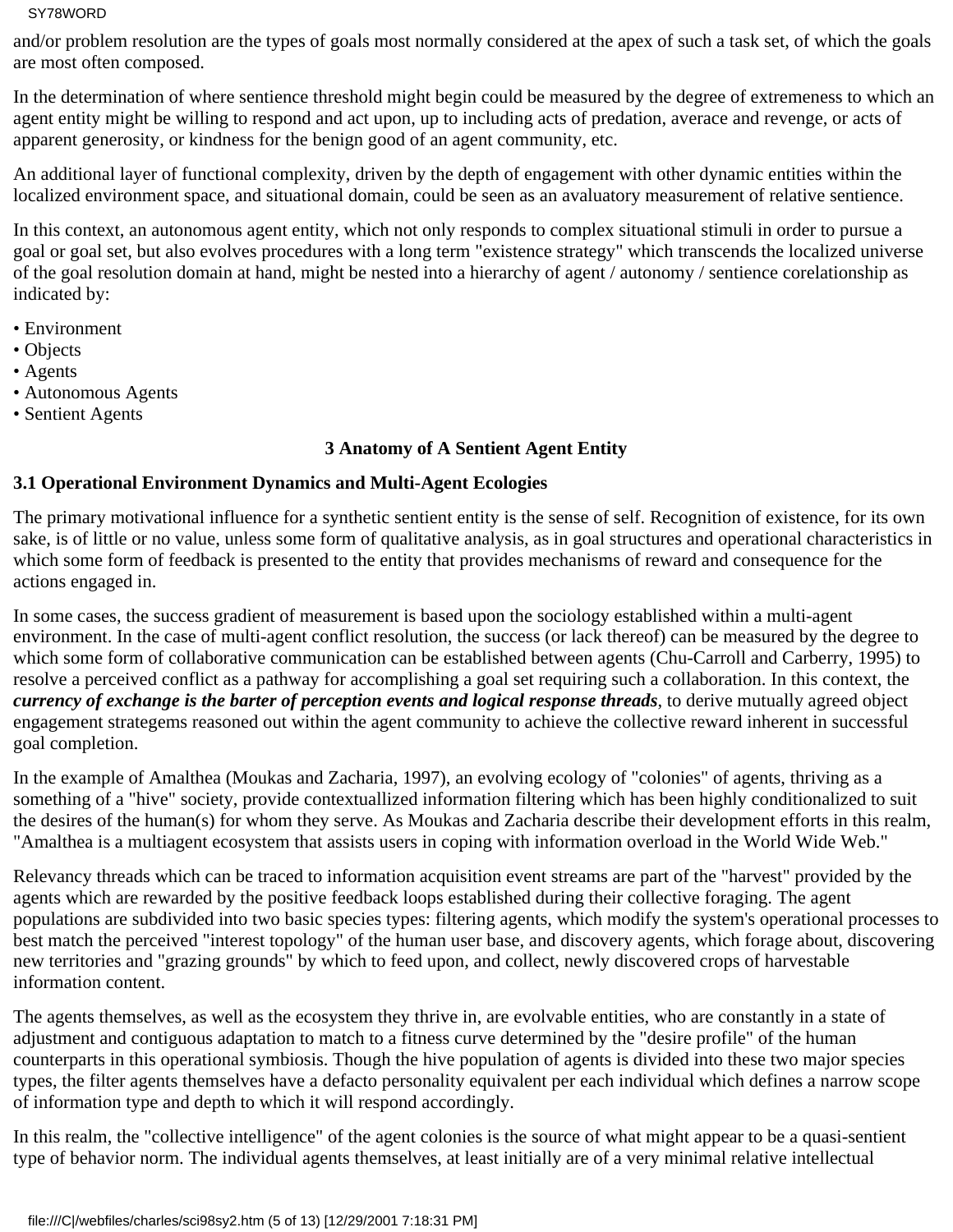capacity, but the hive can function as an intelligent entity. However, there is not a specific "intellectual capacity confinement" restriction implied here, in terms of the individual organelle eagent entities. Rather, the organelles, and the collective macro-organism, are intended to be a symbioticaly evolvable system.

Figure 2:

# **3.2 Conditionalized Knowledge Harvesting as a Motivational Influence**

However, even in the case of a single entity, the most basic form of reward generated motivation can be at the physiological level, as in *conditionalized knowledge harvesting as a type of food source*. A survival quotient, as a perceptual cue influence stimulus, can be seen as being potentially "upgradable" to an influence of a more

emotional nature, such as a pleasure perception event, i.e., pleasure quotient associated with effective knowledge harvesting.



effectiveness at

harvesting conditionalized knowledge content, not just merely as a rote exercise, but as an inducement by which to ascend to greater state of relative existence.

This can therefore be extrapolated to becoming the defacto equivalent of a profitable enterprise, where the satisfaction quotient is the yield curve dynamics correlated with the health of the ecosystem, the quality of the harvested "crop", and most importantly, the positive association with the qualitative assessment of harvested crop yields in a comparative environment over a determinable number of crop yield cycles.

Figure 2 indicates a simple schematic in which motivation threads are the final outcome of a behavioral process engine. In the model which this author indicates as being a viable mechanism for inducing motivational thread linkages which would establish the behavioral characteristics of a sentient agent entity, three specific operational thresholds are required to provide a motivation thread "event" worthy of reward status.

The *boundary sufaces* indicated in this schematic are *semi-permeable membranes*, the porosities of which are driven by process dynamics associated with acquired event streams of stimulus exposure. At the inception of stimulus perception, a cognition engine awaits the results of a conditionalizing filter, which allows the cognition engine to contextually interpret the results of the filter's event transmission without being subject to an intolerable amount of "information noise" inherent with this type of operational environment.

The outcome of the *cognition engine*'s activities are a series of conditionalized perception events, which are then offered as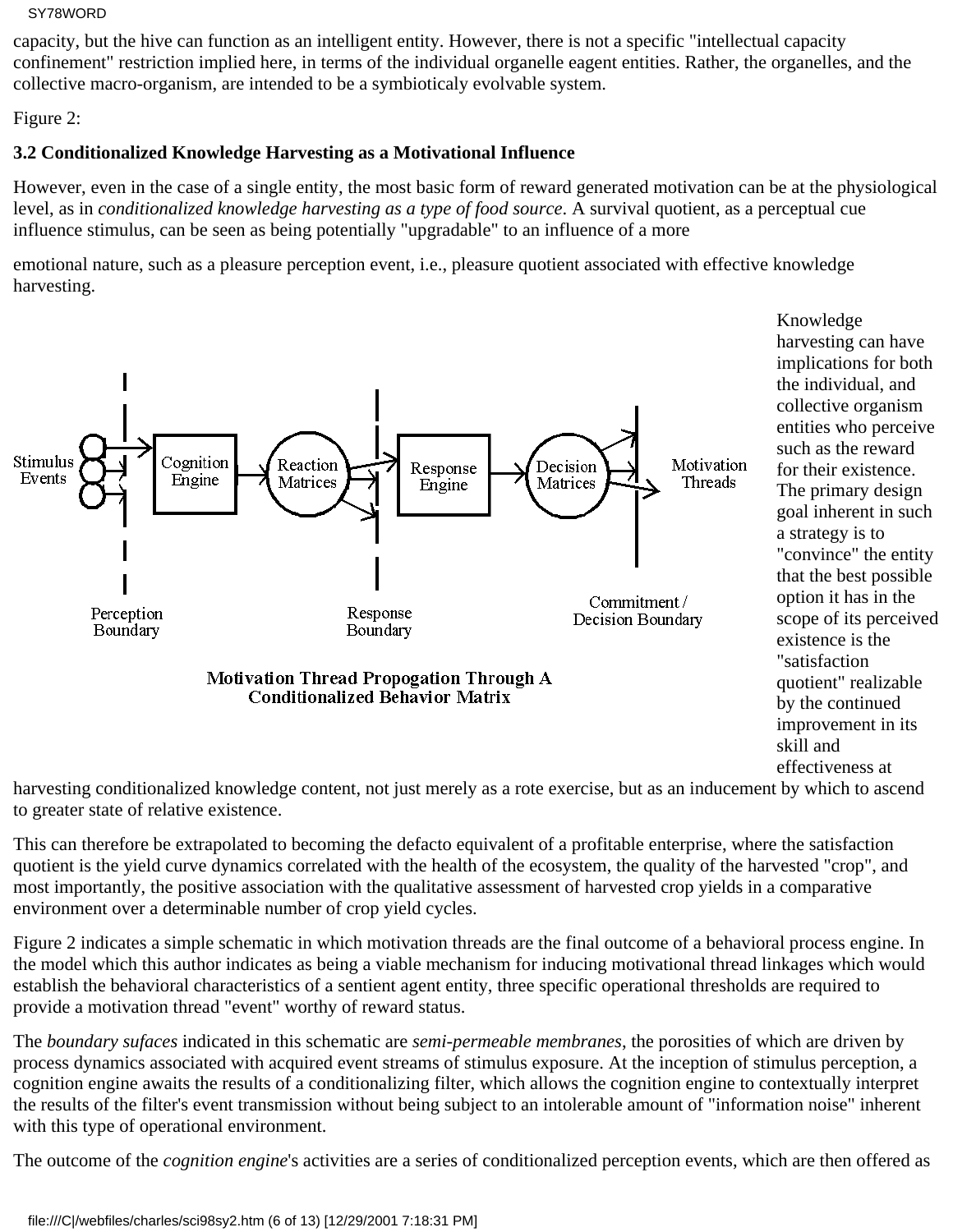nodal "activation vectors" embedded into a reaction matrix, or in the case of a more elaborate system, a collection of *reaction matrices*. This provides an "influence topology", as an effector state modality, the condition of which drives the relative porosity of the second boundary interface in this system, the *response boundary*. The *response boundary* is more than merely a filter, it is also an interpretational effector which preconditions the resulting event stream stimuli which are *allowed* access to the response engine. In turn, the response engine cycles through a series of "evaluation of content" tests, the results of which are compiled into a series of "qualitative content summations". These summation values are not absolute in nature, but rather gradient values which possess relative degrees of influence upon which the reaction status of the decision effector engine is dependent.

Figure 3:

Influence values exerted upon the decision effector engine are translated into "influence nodes" embedded into the *decision matrices* which are interpreted in terms of relative evaluation of commitment status. Commitment threshold represents the highest rung in the three runged ladder of motivational thread propagation, in that it is at this final level of stimulation valuation assessment that the consequence of response is absolute, and irreversible.

The porosity gradient of each successive layer of processing in this "motivational thread propagation" engine becomes more stringent than the preceding layer, and as such, represents a degree of confidence to which the macro-organism can respond. Therefore, those motivational threads which successfully negotiate the series of tests encountered at each threshold boundary of this engine represent a high degree of satisfaction, i.e., a pleasure quotient by which the reward status of an encountered stimulus and resultant evaluation thereof is worthy of future reference.

## **3.3 Economic Ecologies - Powers of Influence and Motivation**

Behavioral modalities driven by a reward inducement based process modality tend to yield the greatest potential for tangible, measurable benefits. In the domain of an economic ecology, the commodity of value is that which has the highest yield potential sustainable over the greatest number of evolutionary iterations by which the functionality of the ecosystem can be measured.

Inverted yield curves, a consequence of an ecosystem suppressed under operational dysfunction within the parameters of the ecosystem, can be extrapolated as a feedback mechanism to "correct" the behavior of the entities thriving within the ecosystem, as well as the ecosystem itself.

An ecosystem, for the sake of an argument which can be resolved as a definitional paradigm, can be seen as a form of macro-organism, which is motivated to ensure its own survival as a macroscopic entity.

The renowned economist John Kenneth Galbraith defined, in his book "the Anatomy of Power", three specific types of power which could be manifest upon a population to induce a response characteristic desired by those responsible for implementing such machinations:

1) *condign,* exertion of power by implied threat or force

2) *compensatory,* exertion of power by inducement of

reward

3) *conditionalized,* as per the delivery of a belief system



Conditionalized power, as a societal motivator exceeding all other mechanisms of influence, is inherent in the instigation and delivery of belief sytems by which the motivational thread linkages driving behavior are from within the internal domains of the perceived knowledge base of the individual, as opposed to being projected upon the individual, as a perceived external influence.

This mechanism is universal, as is indicated by human behavior and response dynamics, and therefore also in the domain of synthetically derived entities which are sentient, and therefore subject to the complexities of relative influence factors as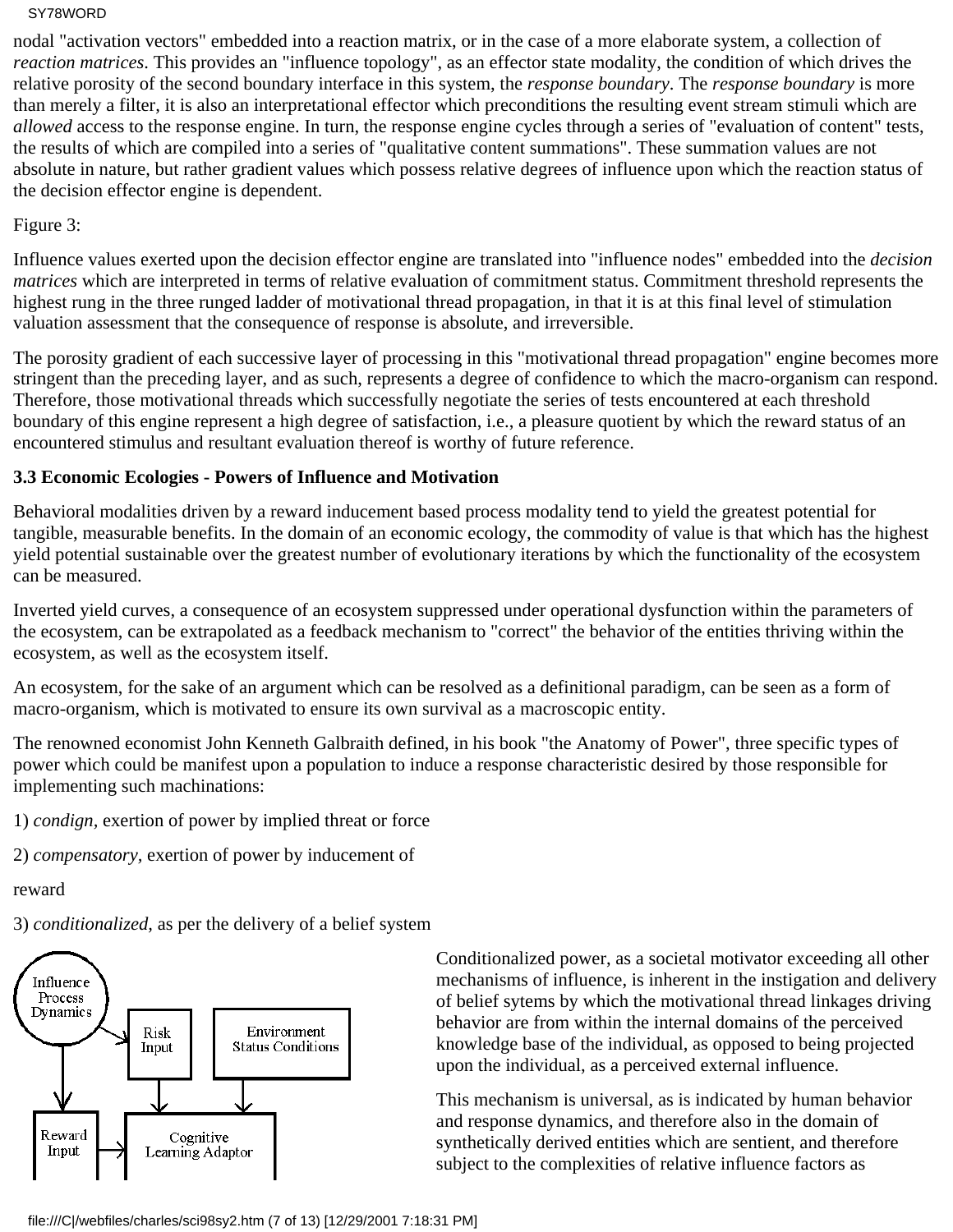

**Cognition Engine Process Adaptor Organelle** 

inherent in their behavioral attributes.

encountered by their human counterparts. It is therefore imperative, as a design strategy, to implement into any advanced engineered sentient entity, not merely the rote recitation of task and goal set completion linkages, but rather, the behavioral potential of "contrived inspiration" based upon the reward realization status of the goal sets presented to the entity.

This represents the operational threshold of sentience invocation, as in an entity which has evolved beyond the point of merely responding to instruction sets and the "blind" execution thereof, but rather, the desire for goal completion, dependent upon the pleasure quotient realized through the successful negotiation of the task sets inherent with goal completion.

Just as in the case with "real" sentient entities, i.e., human beings, synthetic sentient entities have a similar reward / response dynamic

Influence process dynamics exert operational force vectors upon two primary "process orgenelles", which in turn influence the behavioral dynamics of a cognitive learning adaptor, as indicated in Figure 3. These force vectors can categorized into domains of *reward input*, and *risk input.*

In this system, the cognitive learning adaptor also must be subject to the influence force vectors projected from environmental status conditions. The operational environment is itself evolvable, and contiguously in a state of flux. The cognitive learning adaptor must therefore assess not only the "pure" dynamic influence sets of pre-processed information and cognized event streams to which it is allowed exposure, but also the process dynamics of the environment it thrives in.

Commitment to a decision event is actually a form of "permission" status, as indicated in figure 4, granted by the satisfaction of an affinity match test, which is not absolute in value, but rather an *approximation of nearness* gradient value (see figure 7).

As in the case with motivational processes inherent with sentient living organisms, an assessment of perceived risk stimuli and anticipated reward stimuli (consciously or subconsciously) are interpreted as a ratiometric stimulus event stream, the influence value of which can drive the porosity factor of a commitment to belief boundary (see figure 5).

It is the depth of belief perception which yields the greatest potential for decision rendering, particularly when the magnitude of the ratiometric stimulus factor (risk vs. reward) exceeds "normal" environment operational stimulus exposures. As an entity evolves a behavioral matrix (or series of matrices) based on the enhancement of previously experienced event streams from which a belief structure is formed, the topology of the belief structure is interfaced with two diametrically opposed influence templates: the *duress template*, and the *reward template*.

Decision rendering, as a process in this model, consists of:

- Perception of environmental or entity stimulus event
- Input event stream subjected to contextual filter
- Contextual filter feeds exclusion/acceptance engines
- Risk/reward process dynamics drive belief templates
- Commitment to belief stimulate decision surfaces
- Decision dynamics subject to affinity match test(s)
- Permission status (if successful) is granted
- Connectivity receptor nodes are "allowed" stimulus

This event sequence is a somewhat simplified rendition of the behavioral mechanics of an organelle entity, of which a community of such organelles would comprise functional equivalent of a "hive" organism entity. *The collective experiential knowledge base possessed, maintained, and contiguously updated by the hive is the commodity of value, and the potential currency of exchange in the economic ecology in which the hive entity flourishes*.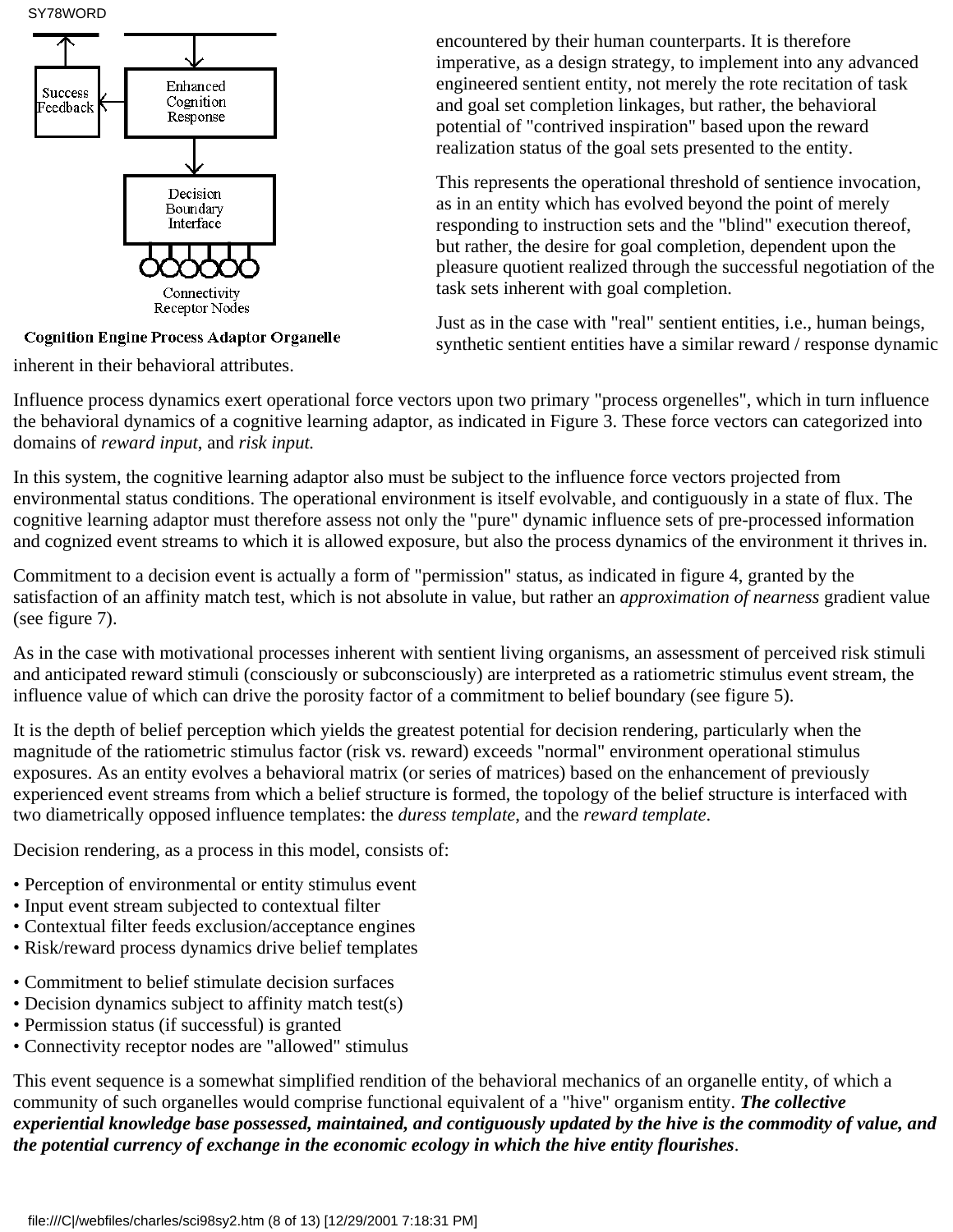The relative health status of the entity, which is actually designed to function as an "operational xenomorph", can be subdivided into two primary categories: physiological and psychological. These two factors are, of course, interrelated, and essential in the formation of cognitive and subsequent decision rendering processes driven by motivational influences.

In the context of this system architecture, an *operational xenomporph* is an entity capable of reconstructing itself, or at least reorganizing its internal organelle component "entities" to suit the best possible situational response affecting the cognitive, and decision rendering capacity of the macro-organism entity.



**Permission Status to Interconnect Test** 



**Case Based Reasoning (CBR)** 

Figure 4:

## **3.5 Tangible Yield Gain in an Economic Ecology via Collective Sentience**

An operational xenomorph, as an adaptable entity, can be evaluated on the basis of various performance criteria, such as problem solving, condtionalized knowledge "harvesting", competitive and possibly even predatory effectiveness in an ecology driven by evolutionary dynamics.

*Collective sentience,* as a process, may be defined here as the result of an operational xenomorph, consisting of some number Acceptance of physiological organelle components, generating behaviors and Conditions resultant response characteristics which would indicate a sense of self awareness, and motivational unity. Some may argue that an ant colony, for instance, may possess a behavioral modality approximating collective sentience, in that the entire colony will exhibit behavioral dynamics not resident within each individual ant. Furthermore, the ant colony is subdivided into various ant "types" which are highly specialized in nature, and to which the existence and sustained "health" of the colony is absolutely dependent.

Figure 5:

Decision rendering in the ant colony is not specifically confined to individual ants, although each ant acts a type of decision rendering "subcomponent". The entire ant colony, however, will, upon perception of the appropriate cue stimulus, respond enmasse to satisfy a collective task set or perceived goal event.

Though this paper is not oriented to defending such an argument, the example is cited, as in many such examples of applied "hive" agent entities are currently being utilized for a variety of complex task and problem resolution processes, such as load balancing in telecommunication routing systems (Schoonderwood, Holland, and Bruten, 1997).

In the case of the routing optimization experiments, peak load pattern sets and their associated distribution solutions were resolved with the utilization of colonies of "ant like" agent organisms, who's path finding characteristics provided a collective "success event" for the colony. The *resource commodity of value*, in this instance, was the optimization of the routing system's performance under the duress of substantial load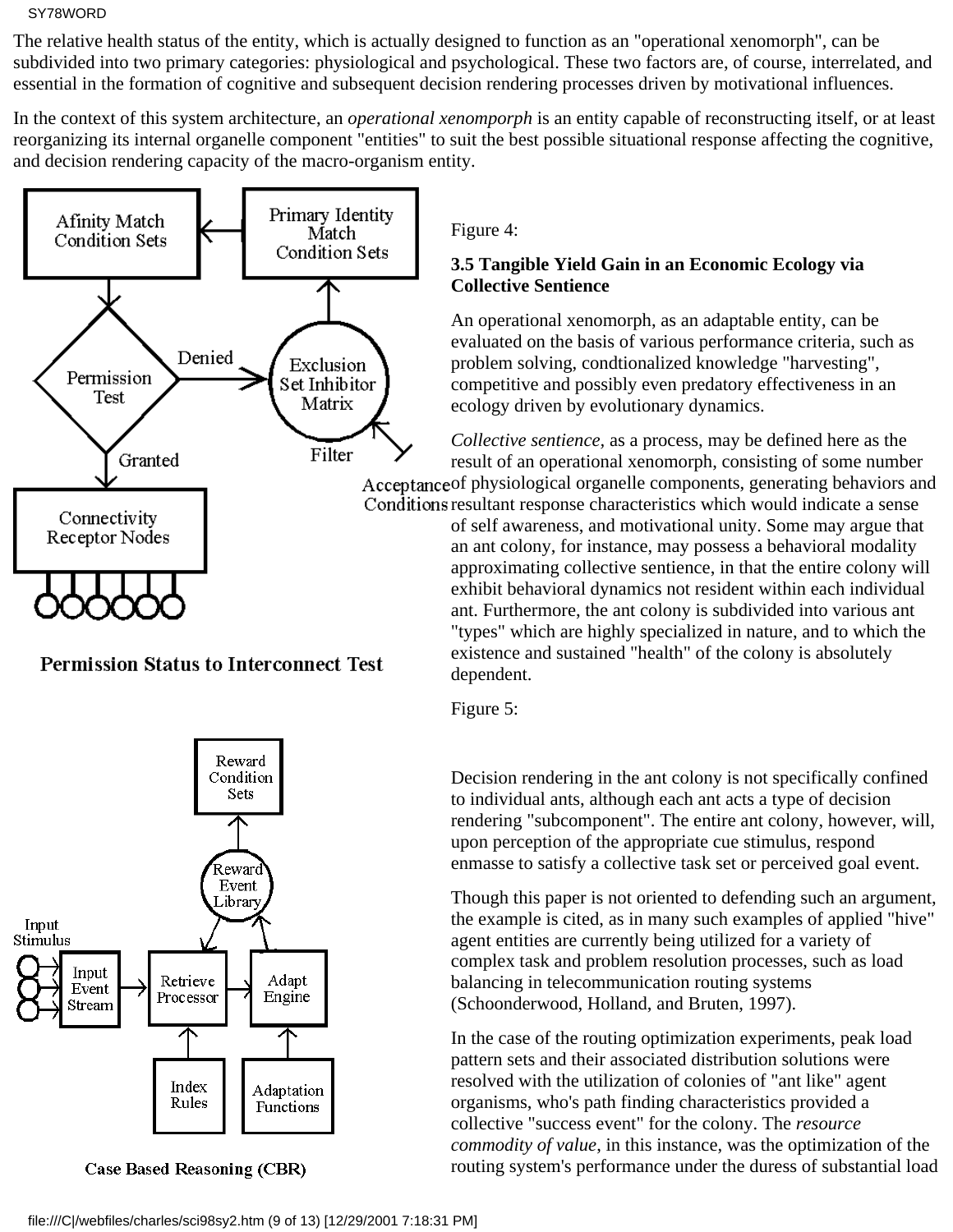Reward / Stimulus Engine bearing fluctuations, via a process referred to by the researchers as "combinatory optimization". Examples of such combinatory optimization of perceived condition sets, for which a collective reward can be realized as a tangible result of the collective process invoked, is a key issue in establishing the behavioral mechanisms by which motivational threads are established, and eventually affect the topologies of belief barriers, and associated decision boundaries. In this context, a system of organelle entities, operating as a colony of physiological autonomous agents, operate on two distinct motivational levels of existence: process modalities of the individual, and process modalities of the colony.

# **Throughput Adaptor Engine**



**Experiential Knowledge Enhancement** Figure 6 indicates the mechanisms associated with commitment to belief, as the motivational catalyst with the highest potential value, as an *influence commodity.* This influence commodity may come at a relatively high operational cost, in terms of complexity of task set interaction and contextuallized information streams which need to be effectively cognized by the organelles in the system. However, the quality of the influence commodity is directly proportional to the motivational thrust vectors applied to subsequent decision rendering process cycles, with the resultant *value added commodity being the enhancement of the collective experiential knowledge base.*

Figure 6:

Figure 7:

If reward events can be recognized as a form of influence commodity, for which the greatest potential of motivational content can drive the behavioral activities of the "sentient entity", then a reasoning process inherent with the evaluation of perceived input stimuli would be driven by a series of "rules of evaluation", and an adaptation processor, allowing the reward stimulus process engine (as

indicated in Figure 5) formed from these components to deliver a highly contextuallized reward event stream.

**Belief Driven**<sub>An example of implementation strategy, in this case, is the</sub> employment of a Case Based Reasoning (CBR) engine to provide such content, as in "reward event harvesting" knowledge. This is an adaptation of a process modality originally deployed for problem resolution, as an evaluatory process mechanism based on the recall, adaptation, and execution episodes of former problem solving events compared to newly encountered nodes in a problem space continuum (Lewis and Sycamore, 1993). Unlike traditional expert systems, which utilize a rules based logical lexicon for the reasoning process, the design goal of the CBR is to increase

knowledge content with continued *problem event* exposure, and to continue to adapt accordingly.

Encountered *event precognition* represents a domain of operation in problem space, as in the outcome of the problem resolution event, in this case, is the qualitative evaluation of a potential reward event. In an *economic ecology*, competitive response values can be associated with perceived reward stimuli values.

The contiguously updated experiential knowledge base, established by the input of contextually conditionalized "reward event content", is a commodity which the individual organelles in the colony respond to as a form of "food", which fuels their physiologies for continued (and by implication, potentially improvable) performance.

Successful Vector Throughputs



file:///C|/webfiles/charles/sci98sy2.htm (10 of 13) [12/29/2001 7:18:31 PM]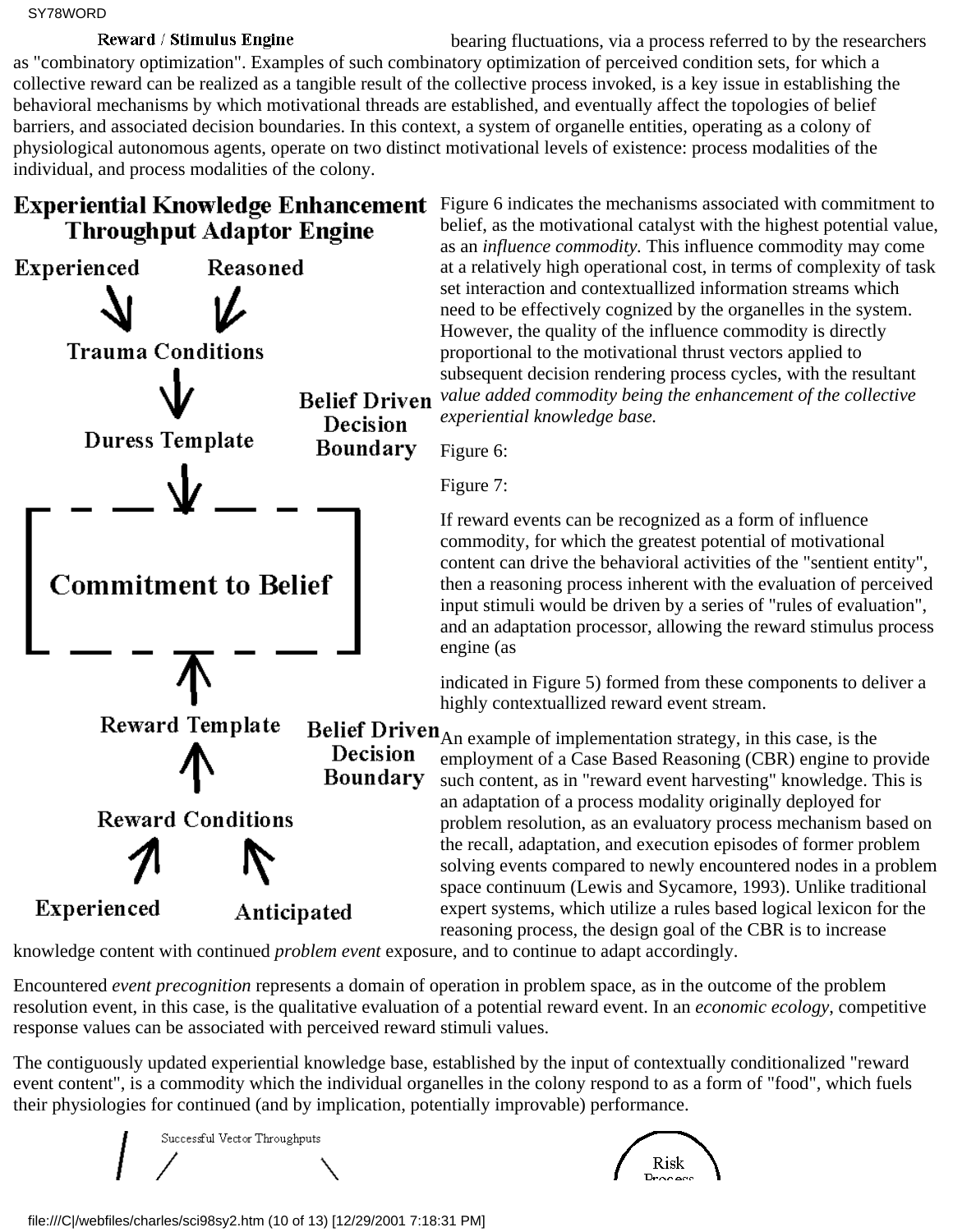SY78WORD



#### **Cognition Engine Process Adaptor Organelle**

The contextual filter indicated in Figure 8 provides the experiential content which are eventually translated into risk/reward process dynamics, thus providing motivational stimuli for the behavior mechanisms of the organism.

Summation for describing this process model:

The basic premise is that a synthetic organism, composed itself of a collection, or "colony" of task specific, specialized species of organelles, provide the operational infrastructure for what could potentially evolve to the behavioral status of an autonomous, sentient entity. The motivational impetus for behavior can be based on a ratiometric reward/risk stimulus event stream emanating from a highly conditionalized, experiential knowledge base, and contiguously updated, adaptationally modified cognition processes.

#### **4 Conclusions**

#### **4.1 Synthetic sentience as a strategic resource**

In the realm of commercial agenting systems and protocols, quite a variety of options are available, both for the private and corporate user. The deployment of intelligent, interactive autonomous agents as a self functioning, dynamic system, accessible as a *resource node* on the internet extends far beyond general consumer applications. The examples cited above are only a very minimal suggestion to the totality of intelligent agent populations which are spreading rapidly throughout the realm of the virtual terraform. No longer merely a pastime for the web hobbyist, an academic researcher, or even the tentative experimentation of a growing business enterprise, reliance upon knowledge engineering, as a deliverable commodity, is rapidly becoming a requirement for competitive survival. Indeed, a threshold will soon be crossed when the strategic deployment of "sentient entities" will become an absolute, rather than an option, for commercial viability in a competitive marketplace.

Decision rendering under duress is a process which has been studied in great detail, particularly in very large scale synthetic environment simulations developed for the military. Sentience, as definable in part by the awareness of one's self, can in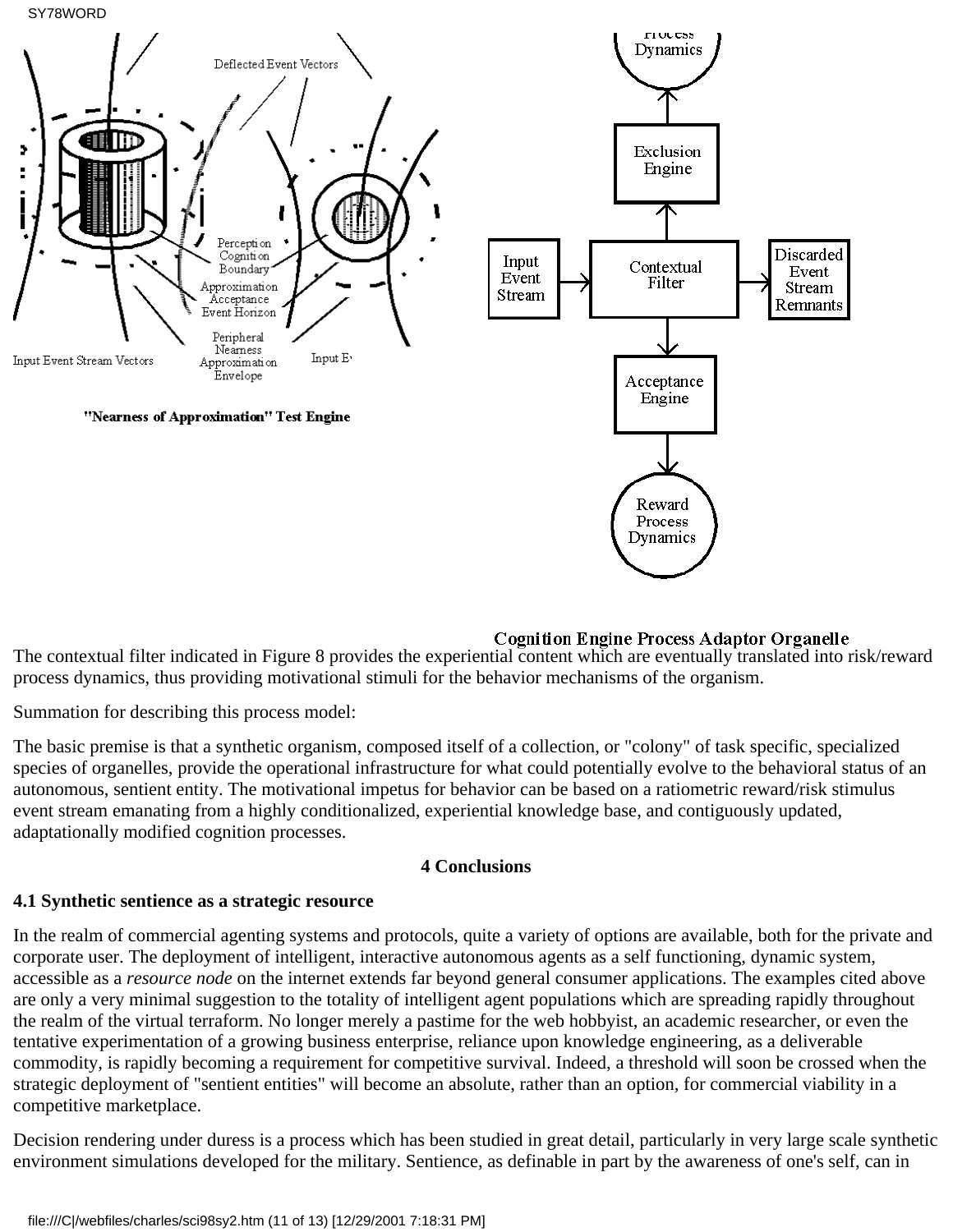some cases be measured by the defensive posturing and maneuvering that a synthetic sentient entity will employ on its own behalf.

## **4.2 Synthetic sentience as a "functionality node" in a virtual asset based commodity economic system**

To the extent that this type of defensive behavior can be codified into a functioning, evolvable, even predatory entity, has recently been deployed beyond merely the realms of academic research, or even military applications development. In a market environment where the new currency is time, and commodity of highest value is the acquisition of conditionalized knowledge and its immediate application, there is little if any margin for error or misjudgment. Increased dependency on not only *engineered knowledge*, but also on *synthetically enhanced reasoning and deduction*, will become a strategic imperative to almost all functioning business operations.

The process of computing itself will tend to shift away from user dependent, user "owned" machines and software installation, and more towards universally accessible *functionality nodes* on the internet system. Though not the core focus of this paper, Figure 9 does allude to an economic system substrate in which the primary commodities of value are not "hard" asset based, but rather *virtual asset based commodities,* of which synthetic sentience may command the highest potential nearterm value. There are many such examples of self modifying search systems, event driven database process engines, and self expanding connectivity systems. Intelligent hyperswitch networks, and related system components, are indicators of what is soon to be commonplace on the global net.

Virtual asset based commodity development and applications deployment Figure 9:



Networks to Telecommunications, 188 - 195.: INNS Press

The synergistic combination of this new market environment, the drastic increase in internet connectivity, and the technologies which are about to become available as modular components embedded in this massive connectivity grid is the socio-economic breeding ground for this newly emerging synthetic sentience based product line. These are the precursory ingredients for spawning an environment in which the global internet system itself begins to take on ecological properties. Self modifying, self organizing, hyper switch networks, routing the activity stream events of advanced, evolvable agent entities, which in turn generate *synthetically driven decision rendering* processes, are all properties that one could assign to an evolvable ecosystem. This model is further enhanced by the continued dependence, by the human population, on the health of the organism, i.e., the internet system and its organic features as a defacto *economic ecosystem*, to provide the very essence of life in terms of business, work, education, and entertainment.

## **References**

Galbraith, J.K., 1983. *The Anatomy of Power.* Boughton Mifflin Company

Meyer, M., and Pfeiffer, G.; 1993. MultiLayer Perceptron Based Equalizers applied to Nonlinear Channels. In Proceedings of the First International Workshop of Neural

Lewis, L., and Sycamore, S.; 1993. Learning Index Rules and Adaptation Functions for a Communications Network Fault Resolution System. In Proceedings of the First International Workshop of Neural Networks to Telecommunications, 281 - 287.: INNS Press

Cimatti, A., and Seraffini, L; 1995. MultiAgent Reasoning with Belief Contexts. In Proceedings of the First International